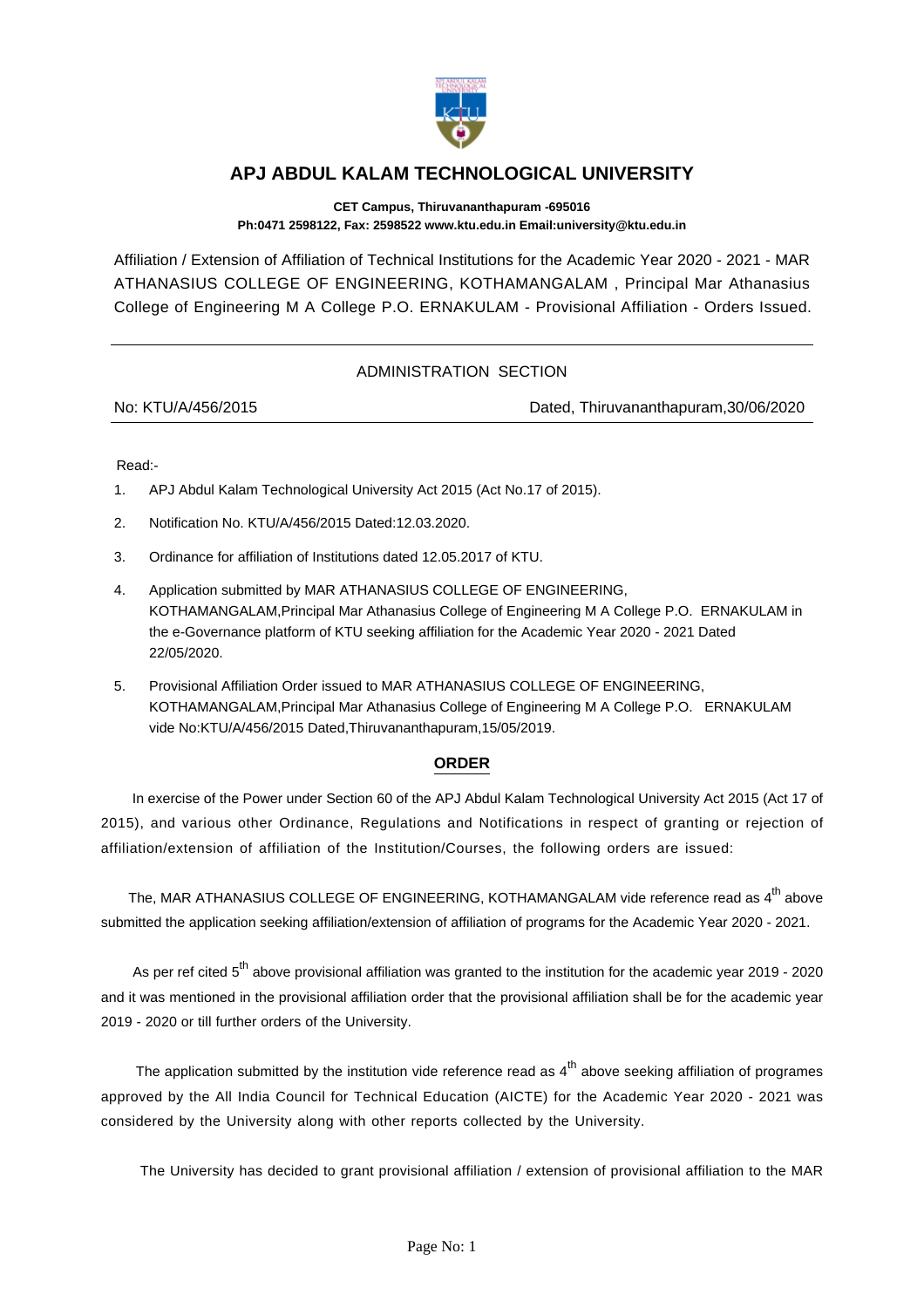ATHANASIUS COLLEGE OF ENGINEERING, KOTHAMANGALAM,Principal Mar Athanasius College of Engineering M A College P.O. ERNAKULAM for conducting following programs with the approved intake as below for the Academic Year 2020 - 2021.

| No             | <b>Program Type</b>           | Level | <b>Branch/Stream</b>                                                                                   | Approved<br>Intake | <b>Full/Part Time</b> |     | NRI PIO |
|----------------|-------------------------------|-------|--------------------------------------------------------------------------------------------------------|--------------------|-----------------------|-----|---------|
| 1              | Engineering and<br>Technology | UG    | <b>CIVIL ENGINEERING</b>                                                                               | 120                | <b>Full Time</b>      | No  | No      |
| $\overline{2}$ | Engineering and<br>Technology | UG    | MECHANICAL ENGINEERING                                                                                 | 120                | <b>Full Time</b>      | No  | No.     |
| 3              | Engineering and<br>Technology | UG    | <b>ELECTRICAL AND</b><br><b>ELECTRONICS ENGINEERING</b>                                                | 120                | <b>Full Time</b>      | No  | No.     |
| 4              | Engineering and<br>Technology | UG    | <b>ELECTRONICS &amp;</b><br><b>COMMUNICATION ENGG</b>                                                  | 120                | <b>Full Time</b>      | No  | No      |
| 5              | Engineering and<br>Technology | UG    | <b>COMPUTER SCIENCE &amp;</b><br><b>ENGINEERING</b>                                                    | 60                 | <b>Full Time</b>      | No  | No      |
| 6              | Engineering and<br>Technology | PG    | <b>CIVIL</b><br>ENGINEERING(COMPUTER<br><b>AIDED STRUCTURAL</b><br><b>ENGINEERING)</b>                 | 18                 | Full Time             | No  | No.     |
| $\overline{7}$ | Engineering and<br>Technology | PG    | <b>MECHANICAL</b><br>ENGINEERING(PRODUCTION<br>AND INDUSTRIAL<br>ENGINEERING)                          | 18                 | <b>Full Time</b>      | No  | No      |
| 8              | Engineering and<br>Technology | PG    | <b>ELECTRICAL AND</b><br><b>ELECTRONICS</b><br><b>ENGINEERING(POWER</b><br>ELECTRONICS)                | 18                 | <b>Full Time</b>      | No  | No      |
| 9              | Engineering and<br>Technology | PG    | <b>ELECTRONICS AND</b><br><b>COMMUNICATION</b><br>ENGINEERING(VLSI AND<br><b>EMBEDDED SYSTEMS)</b>     | 24                 | <b>Full Time</b>      | No. | No      |
| 10             | Engineering and<br>Technology | PG    | <b>CIVIL</b><br>ENGINEERING(STRUCTURAL<br><b>ENGINEERING AND</b><br><b>CONSTRUCTION</b><br>MANAGEMENT) | 24                 | Full Time             | No  | No      |
| 11             | Engineering and<br>Technology | PG    | <b>COMPUTER SCIENCE AND</b><br>ENGINEERING(COMPUTER<br><b>SCIENCE AND ENGINEERING)</b>                 | 24                 | Full Time             | No  | No.     |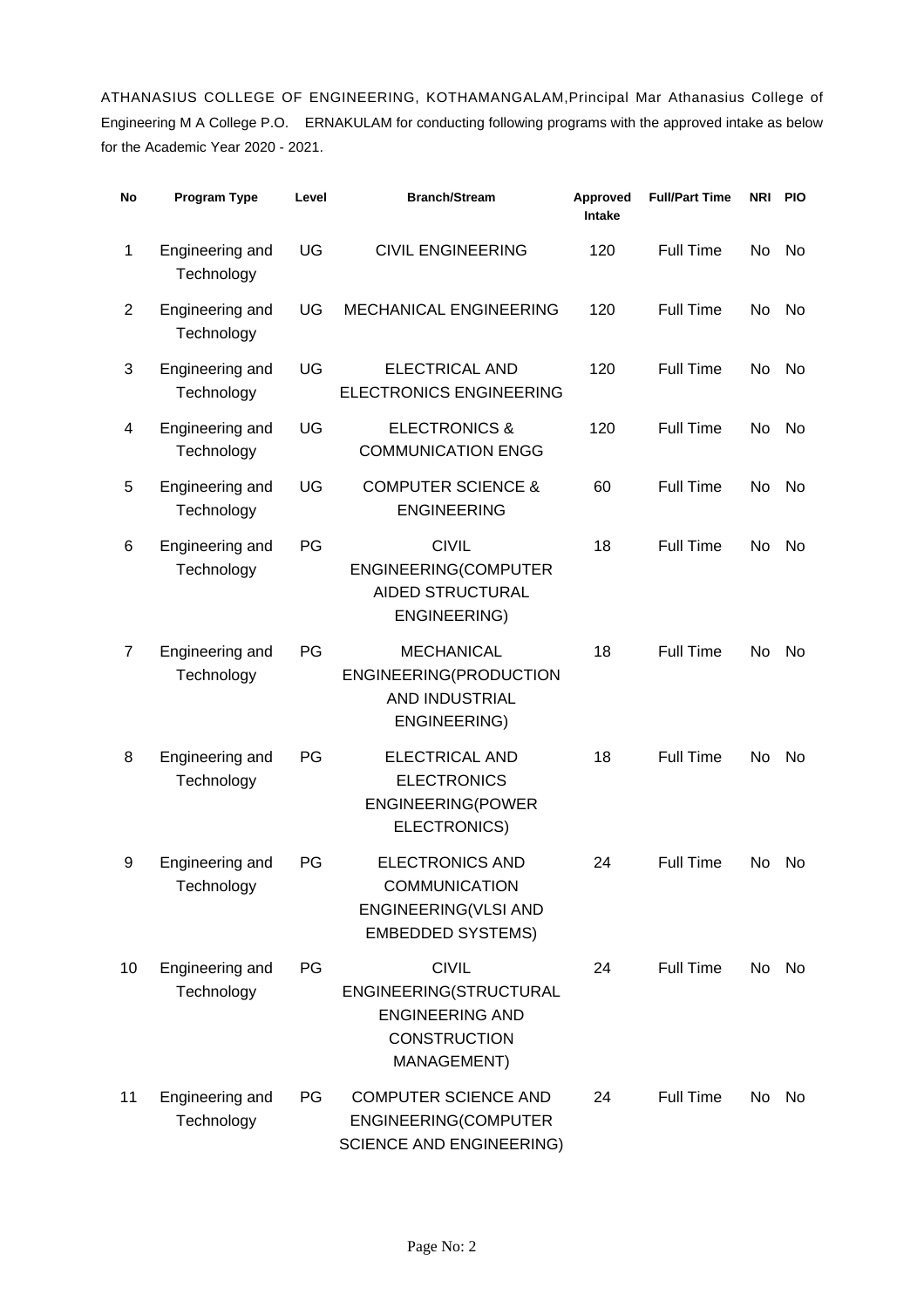| 12 | Engineering and<br>Technology | PG        | <b>MECHANICAL</b><br>ENGINEERING(THERMAL<br>POWER ENGINEERING)                                               | 24 | <b>Full Time</b> | No. | - No |
|----|-------------------------------|-----------|--------------------------------------------------------------------------------------------------------------|----|------------------|-----|------|
| 13 | Engineering and<br>Technology | PG        | ELECTRICAL AND<br><b>ELECTRONICS</b><br><b>ENGINEERING(POWER</b><br><b>ELECTRONICS AND POWER</b><br>SYSTEMS) | 12 | <b>Full Time</b> | No. | No.  |
| 14 | Engineering and<br>Technology | <b>PG</b> | <b>CIVIL</b><br>ENGINEERING(TRANSPORTA<br><b>TION ENGINEERING)</b>                                           | 12 | <b>Full Time</b> | No  | No.  |
| 15 | Engineering and<br>Technology | UG        | Computer Science and<br>Engineering (Data Science)                                                           | 60 | <b>Full Time</b> | No  | No   |
| 16 | Engineering and<br>Technology | UG        | Robotics and Automation                                                                                      | 60 | <b>Full Time</b> | No. | No   |
| 17 | <b>MCA</b>                    | PG        | <b>MCA TWO YEARS</b>                                                                                         | 30 | <b>Full Time</b> | No. | No.  |

 The provisional affiliation shall be for the academic year 2020 - 2021 or till further orders of the University and the provisional affiliation granted here is subject to the following conditions.

i. Verification of facts submitted by the institution in the e-Gov platform by the University.

ii. The Institution shall remit the affiliation fee to be prescribed by the University by way of online payment through institute portal as and when informed by the University.

iii. The Institution shall observe the Clause 60 (2) of the Act establishing the APJ Abdul Kalam Technological University, the norms and standards prescribed by the AICTE in the Approval Process Handbook 2020 - 2021, and the guidelines by the University from time to time and the undertaking / affidavit given by the institution along with the application submitted by the institution on portal.

iv. Strict compliance of Anti-Ragging Regulation notified vide F.No.37-3/Legal/AICTE/2009 Dated July 1,2009 for Prevention, and Prohibition of Ragging in Technical Institution /UGC regulations. In case institution fails to take adequate steps to prevent Ragging or fails to punish perpetrators or incidents of Ragging, it will be liable to take any action as defined under clause 9(4) of the said Regulation.

**Non -compliance with any of the conditions will result in the withdrawal of the affiliation without any notice.**